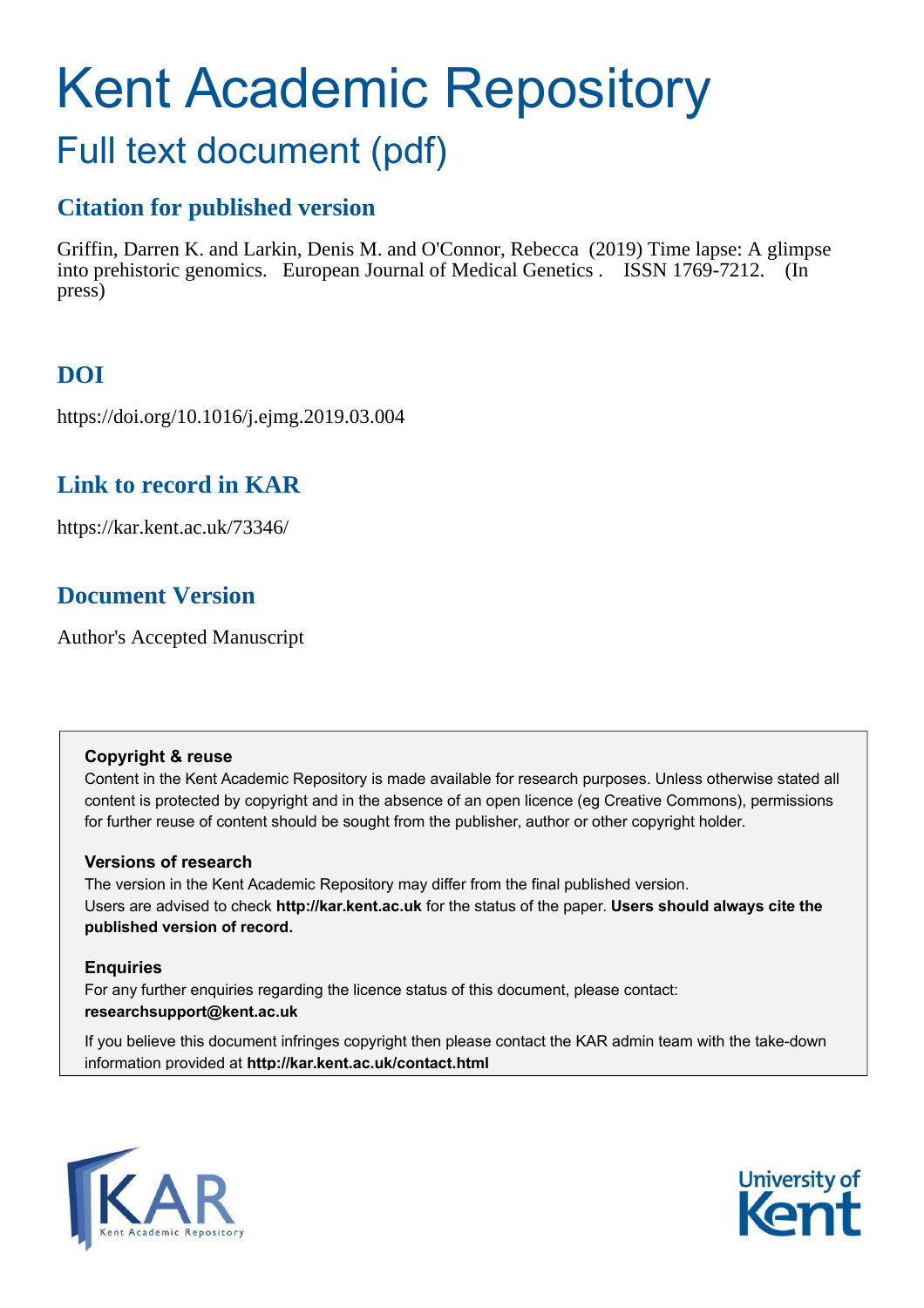# Accepted Manuscript

Time lapse: A glimpse into prehistoric genomics

Darren K. Griffin, Denis M. Larkin, Rebecca E. O'Connor

PII: S1769-7212(19)30059-X

DOI: <https://doi.org/10.1016/j.ejmg.2019.03.004>

Reference: EJMG 3640

To appear in: European Journal of Medical Genetics

Received Date: 21 January 2019

Accepted Date: 10 March 2019

Please cite this article as: D.K. Griffin, D.M. Larkin, R.E. O'Connor, Time lapse: A glimpse into prehistoric genomics, *European Journal of Medical Genetics* (2019), doi: [https://doi.org/10.1016/](https://doi.org/10.1016/j.ejmg.2019.03.004) [j.ejmg.2019.03.004](https://doi.org/10.1016/j.ejmg.2019.03.004).

This is a PDF file of an unedited manuscript that has been accepted for publication. As a service to our customers we are providing this early version of the manuscript. The manuscript will undergo copyediting, typesetting, and review of the resulting proof before it is published in its final form. Please note that during the production process errors may be discovered which could affect the content, and all legal disclaimers that apply to the journal pertain.

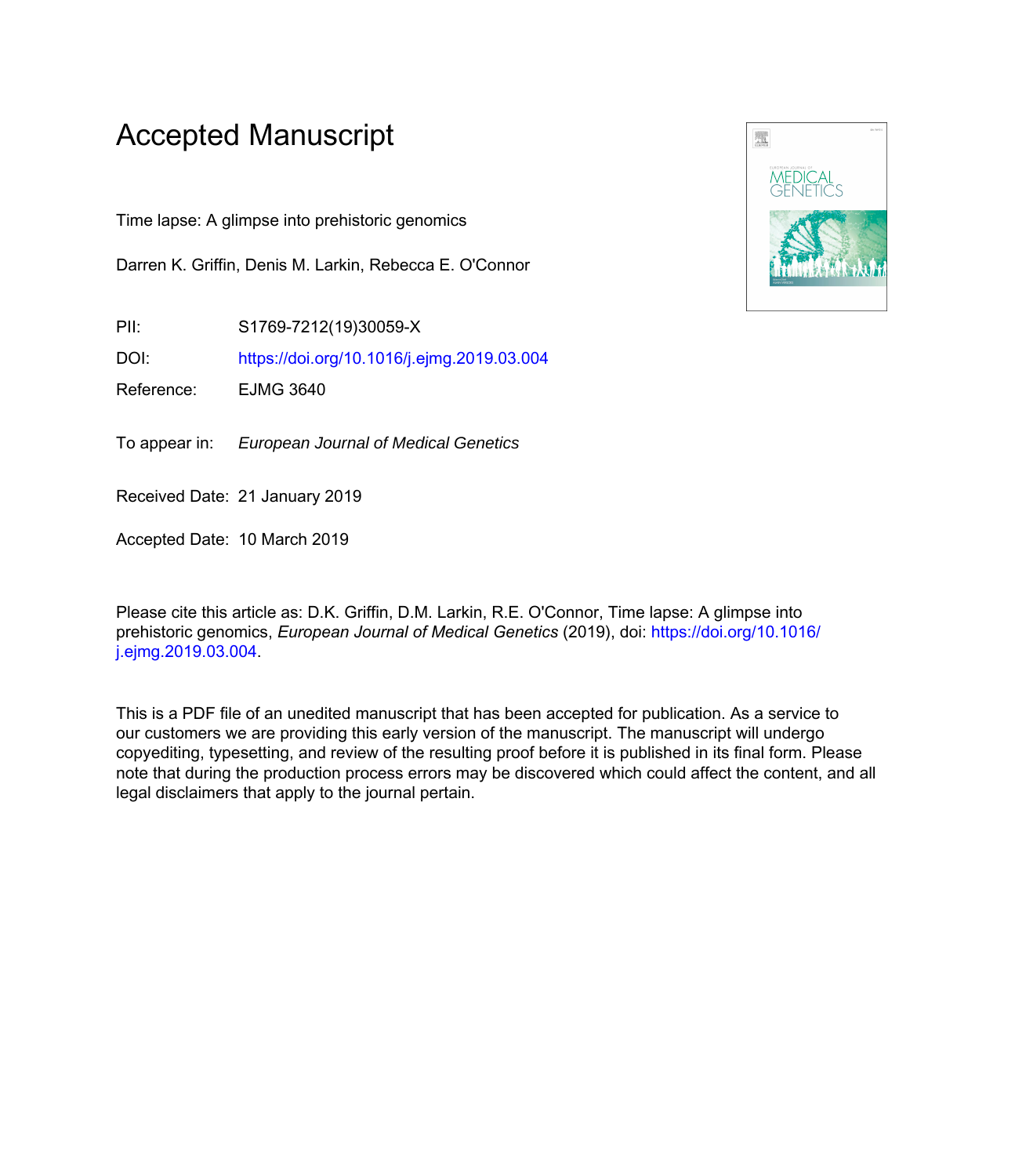#### **Time lapse: A glimpse into prehistoric genomics**

Darren K Griffin<sup>1</sup>, Denis M Larkin<sup>2</sup>, Rebecca E O'Connor<sup>1</sup>

- 1. School of Biosciences, University of Kent, Canterbury, CT2 7NJ
- of Biosciences, University of Kent, Canterbury, CT2 7NJ<br>ment of Comparative Biomedical Sciences, Royal Veterinary College, University of<br>, London, NW1 0TU<br>Dinosaur; chromosome; karyotype; comparative; genome evolution<br>Manu 2. Department of Comparative Biomedical Sciences, Royal Veterinary College, University of

London, London, NW1 0TU

Key words: Dinosaur; chromosome; karyotype; comparative; genome evolution

Darren K Griffin: d.k.griffin@kent.ac.uk (Corresponding author)

Denis M Larkin: dmlarkin@gmail.com

Rebecca E. O'Connor: R.O'Connor@kent.ac.uk

Author names listed in alphabetical order to indicate equal contribution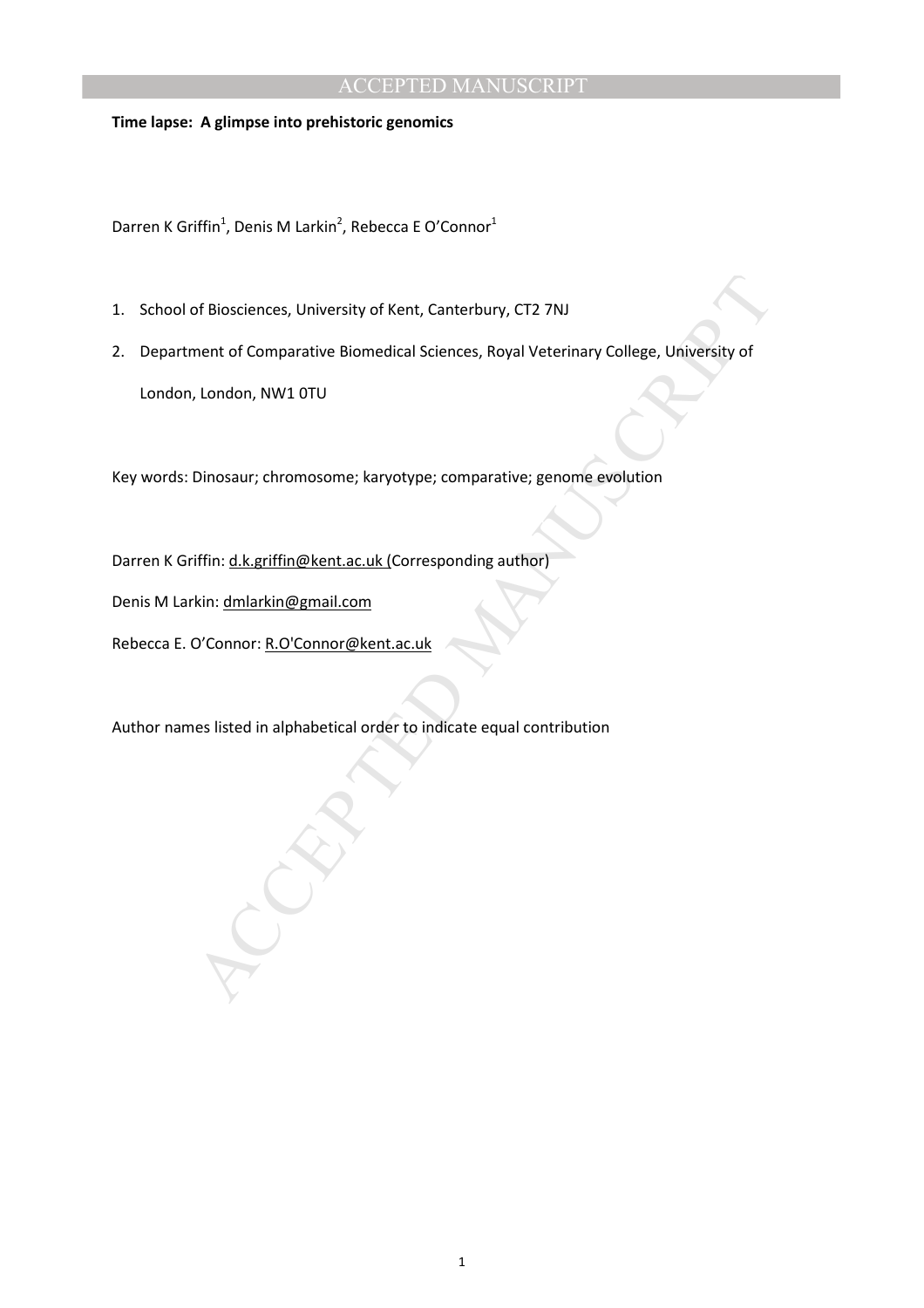#### **Abstract**

ontological evidence is very clear that birds are living dimosaurs, the latest example of<br>merging from a catastrophic extinction event. Non-avian dimosaurs (ever present in the<br>ination through art, and broadcast media) eme For the purpose of this review, 'time-lapse' refers to the reconstruction of ancestral (in this case dinosaur) karyotypes using genome assemblies of extant species. Such reconstructions are only usually possible when genomes are assembled to 'chromosome level' i.e. a a complete representation of all the sequences, correctly ordered contiguously on each of the chromosomes. Recent paleontological evidence is very clear that birds are living dinosaurs, the latest example of dinosaurs emerging from a catastrophic extinction event. Non-avian dinosaurs (ever present in the public imagination through art, and broadcast media) emerged some 240 million years ago and have displayed incredible phenotypic diversity. Here we report on our recent studies to infer the overall karyotype of the Theropod dinosaur lineage from extant avian chromosome level genome assemblies. Our work first focused on determining the likely karyotype of the avian ancestor (most likely a chicken-sized, two-legged, feathered, land dinosaur from the Jurassic period) finding karyotypic similarity to the chicken. We then took the work further to determine the likely karyotype of the bird-lizard ancestor and the chromosomal changes (chiefly translocations and inversions) that occurred between then and modern birds. A combination of bioinformatics and cross-species fluorescence *in situ* hybridization (zoo-FISH) uncovered a considerable number of translocations and fissions from a 'lizard-like' genome structure of 2n=36-46 to one similar to that of soft-shelled turtles (2n=66) from 275-255 million years ago (mya). Remarkable karyotypic similarities between some soft-shelled turtles and chicken suggests that there were few translocations from the bird-turtle ancestor (plus ~7 fissions) through the dawn of the dinosaurs and pterosaurs, through the theropod linage and on to most to modern birds. In other words, an avian-like karyotype was in place about 240mya when the dinosaurs and pterosaurs first emerged. We mapped 49 chromosome inversions from then to the present day, uncovering some gene ontology enrichment in evolutionary breakpoint regions. This avian-like karyotype with its many (micro)chromosomes provides the basis for variation (the driver of natural selection) through increased random segregation and recombination. It may therefore contribute to the ability of dinosaurs to survive multiple extinction events, emerging each time as speciose and diverse.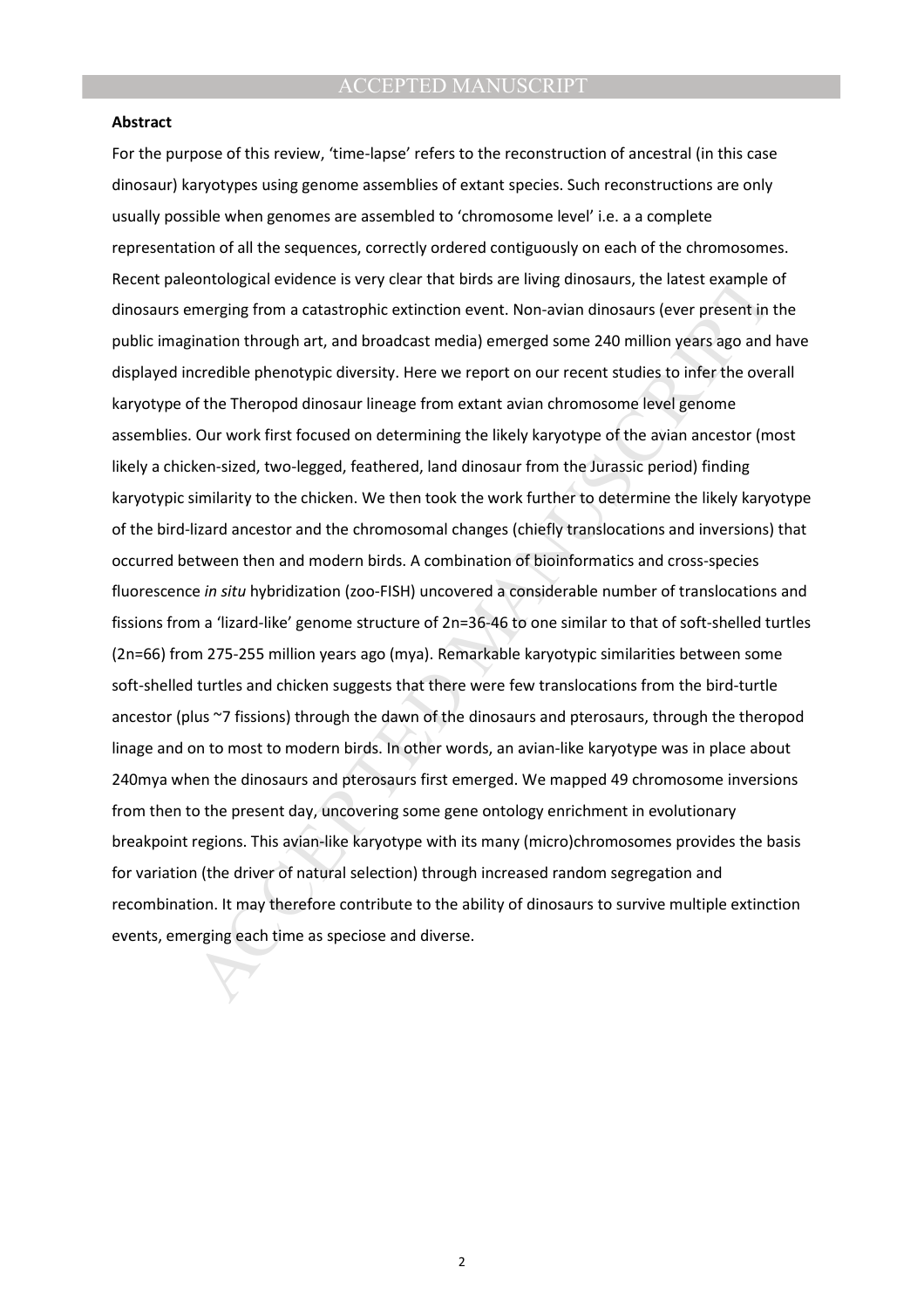#### **Foreword**

Being asked to give a presentation about dinosaur genomes (in a conference that is fundamentally about preimplantation and prenatal diagnosis) presented somewhat of a challenge. Firstly, a title; 'Time lapse' - to most of the audience - conjures up time-lapse imaging of human embryos; the title that you see above was thus deliberately mischievous as the talk had nothing to do with this. Second, how, scientifically, does our work link to the rest of the conference? The point here is that techniques such as array CGH, NGS and karyomapping would not be possible for chromosome screening unless the human genome was assembled to 'chromosome-level'; that is a genome with all the sequences assigned to their rightful place on the chromosome.

#### **Chromosome-level assemblies**

w, scientifically, does our work link to the rest of the conference? The point here is tha<br>such as array CGH, NGS and karyomapping would not be possible for chromosome<br>nless the human genome was assembled to "chromosome-le Genomics needs cytogenetics. In order to navigate around any complex structure, a map is essential and a genome is no exception (paraphrasing Lewin et al 2010). Nature provides us with the basis of a genomic map in the form of a karyotype. More commonly thought of as a means of detecting disease in humans (Down Syndrome is the best-known example), the karyotype of an individual species is the most fundamental low-resolution genomic map available. Indeed, the ultimate aim of any genome assembly is each sequence assigned to a specific locus on a chromosome, and thus a complete representation of all the sequences, correctly ordered contiguously on each of the chromosomes. When whole genome sequences fall short of this chromosome-level assembly (this is true of the majority of sequenced genomes), their use for critical aspects of evolutionary and applied biology is limited. As an example, chromosome-level assemblies have been essential for agricultural species because an established order of DNA markers is a pre-requisite for the establishment of phenotype-to-genotype associations for gene-assisted selection. When this was achieved for cattle, sheep, pig and chicken, high-resolution SNP genotyping became effective for genomic association studies. This in turn facilitated mapping of Mendelian disorders, accurate identification of overt and cryptic chromosome translocations, discovery of quantitative trait nucleotides (QTNs) and expression quantitative trait loci (eQTLs) and the study of long-range regulatory interactions. Such studies ultimately lead to increased efficiency in food production and improved global food security. Once such assemblies are built for numerous species, comparative genomics becomes possible *in silico* and identification of chromosome rearrangements not easily detected by basic karyotyping (e.g. cryptic translocations) is achievable by molecular cytogenetics. Chromosome-level assemblies are also essential to address basic biological questions related to genome evolution e.g. the reasons why chromosomes break and re-form (and why sometimes they don't) as well as for understanding the significance and genomic correlates of chromosomal breakpoint regions and the reasons why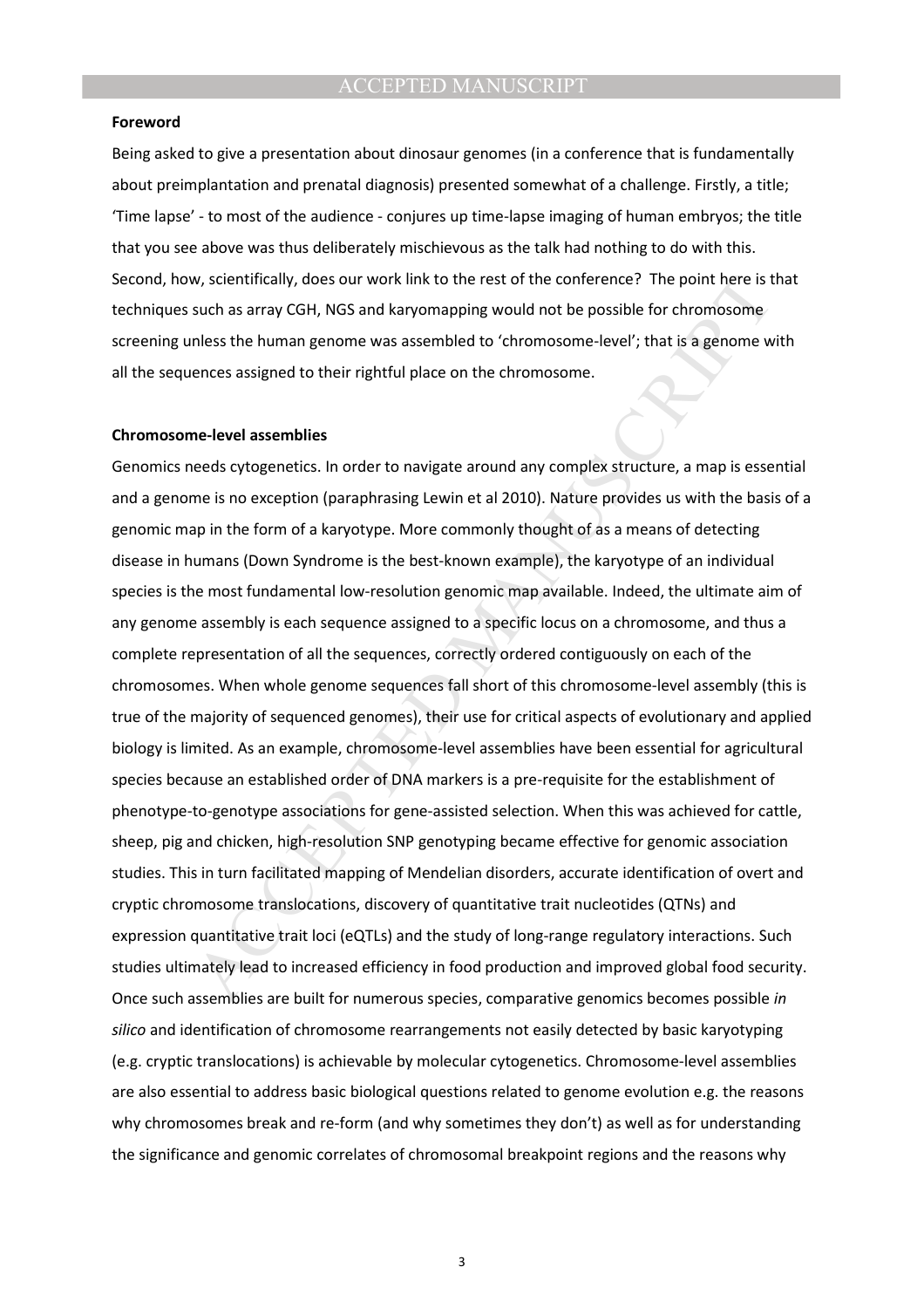blocks of genes (homologous synteny blocks) are maintained together during evolution. Far more than simply a descriptive science therefore, cytogenetics provides a backbone for the visualization of any genome, a means through which we can understand the relationship between genome and phenome more fully and a route to comparative genomics from a whole genome perspective. Comparative genomics, in turn, permits the establishment of overall genome structure of less well described species (by comparison to those better described) and the mapping of gross genomic changes that led to each species' characteristic karyotype. The purpose of this review is to summarise how we studied chromosome-level assemblies of bird species and thereby provided novel insight into the karyotypes of the avian forebears - the Therapod dinosaurs.

#### **What are dinosaurs?**

pecies (by comparison to those better described) and the mapping of gross genomic<br>the d to each species' characteristic karyotype. The purpose of this review is to<br>how we studied chromosome-level assemblies of bird species The first point to make is that it is technically incorrect to state either that birds *evolved from*  dinosaurs, or that they are *related to* dinosaurs. More correctly, the latest paleontological evidence is very clear that *birds are dinosaurs.* We are all aware the effect that dinosaurs have had on popular culture and the creative arts since the very first fossil discoveries. This is aided, in no small part, via film, television, press, art and literature. Indeed, rather than being a group of animals that were wiped out by the K-Pg extinction event caused by the Chicxulub meteor, Dinosaurs are in fact the survivors of several extinction events. In a recent study, using bioinformatics and molecular cytogenetics, we were able to provide evidence suggesting that this longevity and resilience may be due, in part, to their unique genomic structure, i.e. their karyotype.

Around 325 mya (million years ago), amniotes diverged into Synapsids - the lineage that ultimately became mammals and Diapsids - the reptile/bird lineage. There are ~17,500 extant diapsid species, ~10,500 of which are birds. Crocodilians, dinosaurs, pterosaurs, turtles and birds all share a common ancestor that lived 275 mya (Shedlock and Edwards 2009; Hedges et al. 2015), with the turtles (testudines) diverging first (around 255 mya), the crocodilians around 252 mya, the forebears of the Pterosaurs ~245 mya and the first dinosaurs appearing ~240 mya. Dinosaurs are formally defined as "the clade including *Triceratops*, *Passer* (songbirds) and all of the descendants of their common ancestor". For the first 30 million years of their evolution (until around 210 mya) there were relatively few dinosaur species, but by the mid Jurassic period, the number of species, their geographical spread and their body size had all increased significantly (Benton et al. 2014). The next 135 million years of dinosaur evolution is remarkable for being a period not only for when dinosaurs were the dominant vertebrates but also for being a time when they displayed a remarkable range of species diversity. Dinosaurs survived several extinction events including the Carnian-Norian (CNEE)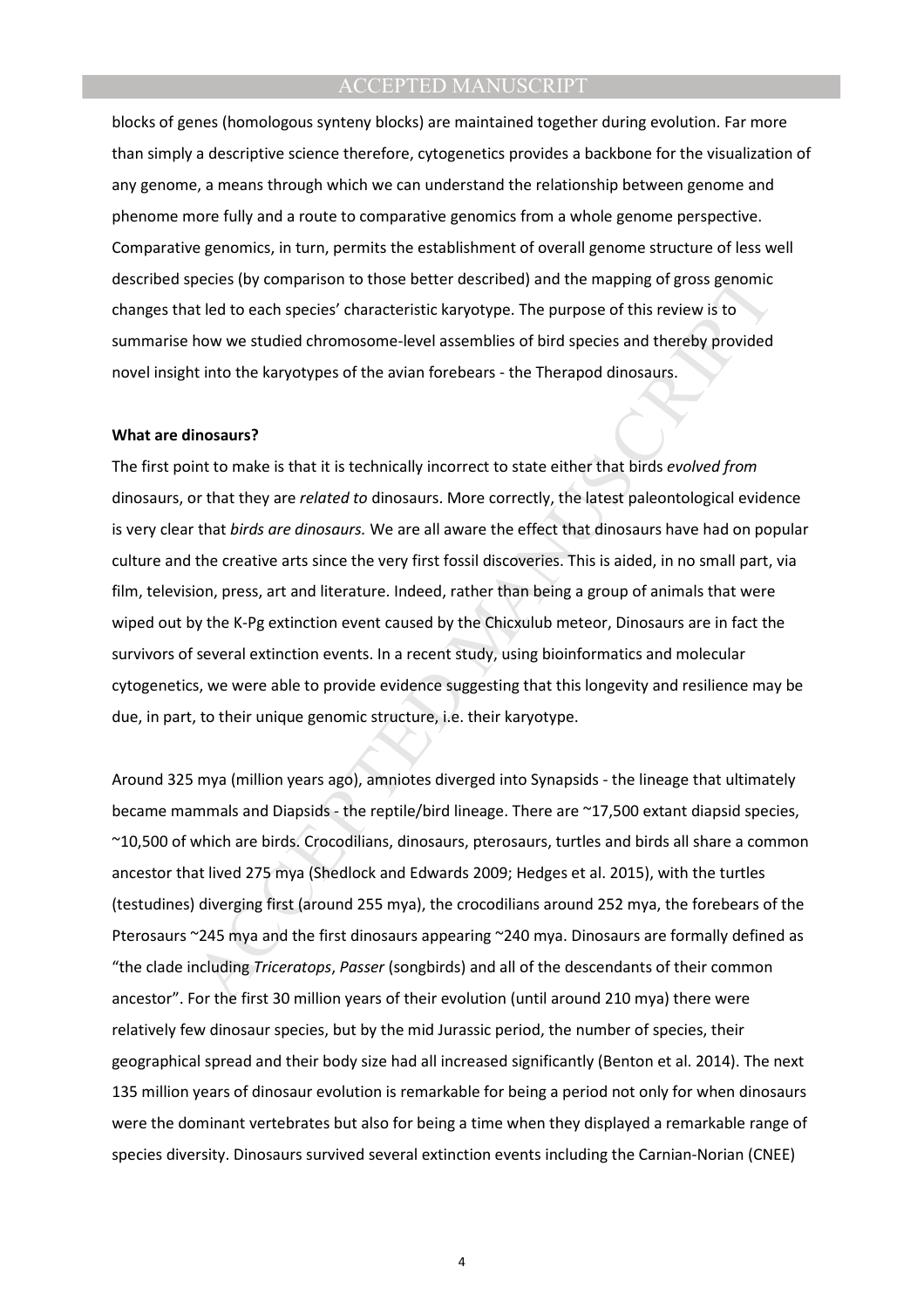228 mya and the End-Triassic mass extinction event (ETME) 201 mya that also devastated the crocodilian ancestors (leaving only 23 living) species. There are now over 1000 known species of dinosaur (excluding birds) in the fossil record with around 30 more appearing each year (Weishampel 2004). Despite the number and diversity of dinosaurs being devastated by the Cretaceous-Paleogene (K-Pg) extinction event 66 mya, survivors of this event emerged as modern birds, with over 10,500 species of all shapes and sizes. In understanding this group of animals, genomic and cytogenetic studies of extant birds can be a useful adjunct to paleontology, due to the inherent difficulties in fossil dating. Either way, the dinosaur ancestor of birds is generally considered to be a bipedal, terrestrial, relatively small Jurassic dinosaur with limited flying ability, not dissimilar to land fowl such as chicken or quail (Witmer 2002).

#### **Avian Genomics**

over 10,500 species of all shapes and sizes. In understanding this group of animals,<br>d cytogenetic studies of extant birds can be a useful adjunct to paleontology, due to the<br>diffuctulation fossil dating. Either way, the d Until the publication in 2014 of a revised avian phylogeny, based on genomic data, the timing of avian diversification has been a subject of much debate (Jarvis et al. 2014). The first avian divergence is considered to have occurred about 100 mya when the Paleognathae (Ratites and Tinamous) diverged from the Neognathae (Galloanseres and Neoaves which subsequently diverged ~80 mya). The Galloansere divergence into the *Galliformes* (landfowl e.g. chicken) and *Anseriformes* (waterfowl e.g. ducks) occurred around the time of the K-Pg extinction event (see below). The major divergences of the Neoaves into Columbea (e.g. pigeons) and Passarea (e.g. songbirds) are now dated to before the K-Pg boundary (67-69 mya). Data from the Jarvis et al. analysis and Prum et al. (Prum et al. 2015) suggests that following the mass extinction event thought to be caused by the Chicxulub meteor strike (Schulte et al. 2010), there was a period of rapid avian speciation, with 36 lineages appearing over the relatively short period of 10-15 million years (Jarvis et al. 2014). Genomic studies have therefore, updated our understanding of dinosaur genomics and its relationship to phenotype and diversity (Zhang et al. 2014a; Jarvis et al. 2014). The overall genomic structure (i.e. karyotype) of dinosaurs was something that had until now, been understudied and was therefore the subject of our investigations.

#### **Karyotypic evolution in the dinosaurs**

In the absence of cellular material (or even relatively intact DNA) data from genome sequence assemblies of living species provide us with the ability to reconstruct karyotypic structures of extinct lineages by inference. We can do this on the proviso that genomes are assembled at, or close to, chromosome-level (see above). In a study that coincided with the publication of the multiple avian genomics and phylogeny papers in (Zhang et al. 2014b; Jarvis et al. 2014) we analysed (near)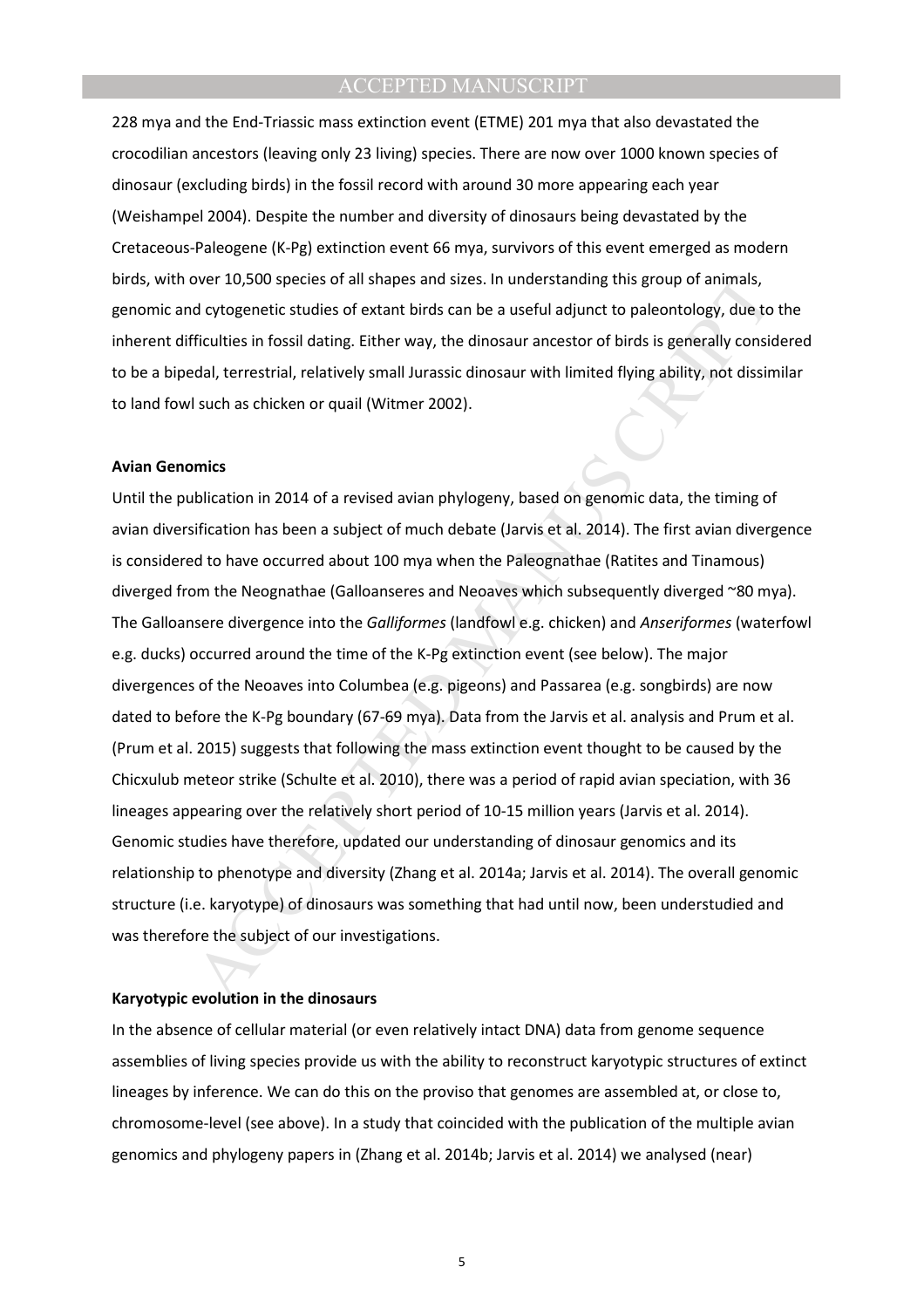chromosome-level assemblies from six living birds. Using an *Anolis* lizard outgroup we inferred the most likely ancestral karyotype of all birds. We then went on to reconstruct the most likely sequence of events that led to contemporary karyotypes in birds. We provided evidence that the chicken<br>(Gallus gallus) was the closest karyotypically to the reconstructed ancestral pattern, with budgerigar<br>(Melopsittacus undulatus) of inter- and intra- chromosomal rearrangements respectively (Romanov et al. 2014). More recently, we returned to the reconstruction of the ancestral karyotype using an algorithmic approach applied to fragmented genome assemblies. In that study (Damas et al. 2018) we made use of the DESCHRAMBLER algorithm to perform large-scale analysis of ancestral avian chromosome structure in 14 key nodes of avian evolution. This permitted analysis from the avian ancestor to the ancestor of the Estrildidae, Thraupidae and Fringillidae families. Our results provided critical insight into the variability of rearrangement rates during avian evolution, permitting the detection of patterns related to the chromosome distribution of evolutionary breakpoint regions (EBRs) and of microchromosomes.

d intra- chromosomal rearrangements respectively (Romanov et al. 2014). More recent<br>to the reconstruction of the ancestral karyotype using an algorithmic approach applie<br>ted genome assemblies. In that study (Damas et al. 2 Last year (O'Connor et al. 2018c) we applied a comparable approach to recreate the most likely ancestral karyotype of diapsids. Using a combination of a bioinformatics and molecular cytogenetics we developed a FISH (BAC) probe set that would hybridise directly across species that diverged hundreds of millions of years ago (Damas et al. 2017). The BACs used gave strong hybridization signals to turtle (figure 1) and some *Anolis carolinensis* (lizard) chromosomes and those of two turtles *Trachemys scripta* (red earned slider) and *Apalone spinifera* (spiny soft-shelled turtle). Although these two turtles do not have chromosome-level assemblies, molecular cytogenetic analysis allowed us to anchor the series of events from the perspective of a bird-turtle ancestor*.* A combination of this molecular cytogenetic approach and bioinformatics allowed us to recreate the inter- and intrachromomsomal changes that occurred from the ancestral diapsid ancestor, to the archelosaur (bird-turtle) ancestor (Benton et al. 2015), through the theropod dinosaur lineage to modern birds.

Our data, and interpretations from it, provide substantial evidence that many of the features associated with a 'typical avian-karyotype' were established prior to the turtle divergence 255 mya indicating that most chicken (and by inference, ancestral avian) chromosomes 1–28 + Z are syntenic to those of the spiny soft-shelled turtle *Apalone spinifera* (2 *n*=66). Hybridization of some probes to the chromosomes of *Trachemys scripta* (2 *n*=50) and *Anolis carolinensis* metaphases (2 *n*=36) revealed some chromosomes with microchromosomal homologues attached suggesting either a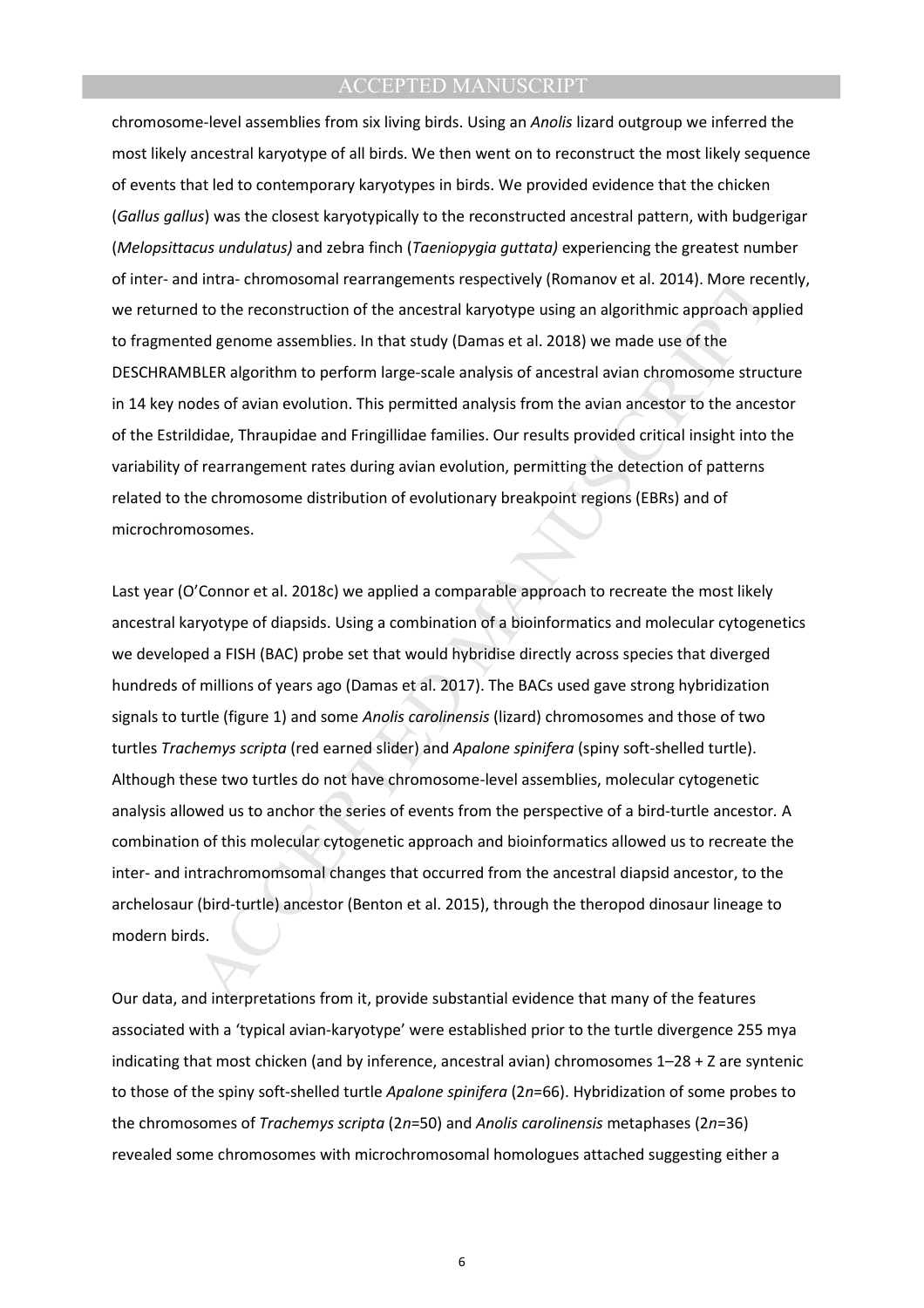fusion to macrochromosomes or, more likely, retention of the ancestral state present in the diapsid ancestor. Our results therefore suggest that the 'avian-like pattern' was in place around 255 mya. Subsequent work by our group using these probes on the chromosomes of 22 avian species across 10 orders also revealed that these microchromosomes have since remained unchanged across the majority of avian species (O'Connor et al. 2018b).

en emerges (see figure 2) of a diapsid ancestral karyotype (~275 mya) with a<br>
ne number of 2n=36-46 - roughly half would have been macro- and half<br>
ne number of 2n=36-46 - roughly half would have been macro- and half<br>
noso A picture then emerges (see figure 2) of a diapsid ancestral karyotype (~275 mya) with a chromosome number of 2n=36-46 - roughly half would have been macro- and half microchromosomes (Beçak et al. 1964; Alföldi et al. 2011). Rapid rearrangement over about 20 million years to a pattern similar to *Apalone spinifera* appears to have then occurred. These conclusions are consistent with previous studies using chicken macrochromosome paints on Chinese soft-shelled turtle (*Pelodiscus sinensis*) (2n=66) (Matsuda et al. 2005), *Trachemys scripta* (Kasai et al. 2012) and the painted turtle (*Chrysemys picta*) chromosomes (both 2 *n*=50) (Badenhorst et al. 2015) which provide evidence that turtle and bird macrochromosomes are precise counterparts of one another. Since 255 mya only ~7 fissions are required to form the pattern that we see in Ratites, Galliformes, Anseriformes, Columbaea and Passeriformes (among other birds). Determining how and when these changes occurred is difficult, however if a similar rate of fission that occurred from 275- 255 mya carried on for another 15 million years, a complete bird-like karyotype would have emerged before the appearance of the earliest dinosaurs and pterosaurs (Baron et al. 2017). At the other extreme, a complete cessation of fission events 255 mya would indicate that the earliest dinosaur and pterosaur karyotypes were more similar to that of *Apalone spinifera or Pelodiscus sinensis*. David Burt (Burt 2002) suggested that most avian microchromosomes were present in the avian ancestor >80 mya (Cracraft et al. 2015), suggesting that it probably had a karyotype of around 2*n*=60. Our recent data supports the idea that this karyotype was in place long before and likely came before any reduction in genome size (O'Connor et al. 2018c). Indeed Uno and colleagues (Uno et al. 2012) suggested that the archelosaur ancestor probably had microchromosomes like turtles. There is however, evidence of an association between genomes with fewer chromosomes (and no microchromosomes) and larger genome sizes around 2.5-3Gb, as seen in most mammals (Kapusta et al. 2017) and crocodilians (St John et al. 2012). Repetitive elements provide substrates for interchromosomal rearrangement, commonly seen in mammals but rare in birds, suggesting that the avian karyotype provides fewer opportunities for interchromosomal rearrangement due to a lack of recombination hotspots (despite a higher overall recombination rate) (Kawakami et al. 2014; Smeds et al. 2016), repeat structures (Mason et al. 2016; Warren et al. 2017; Gao et al. 2017), and endogenous retroviruses (Romanov et al. 2014; Cui et al. 2014; Farré et al. 2016). Intrachromosomal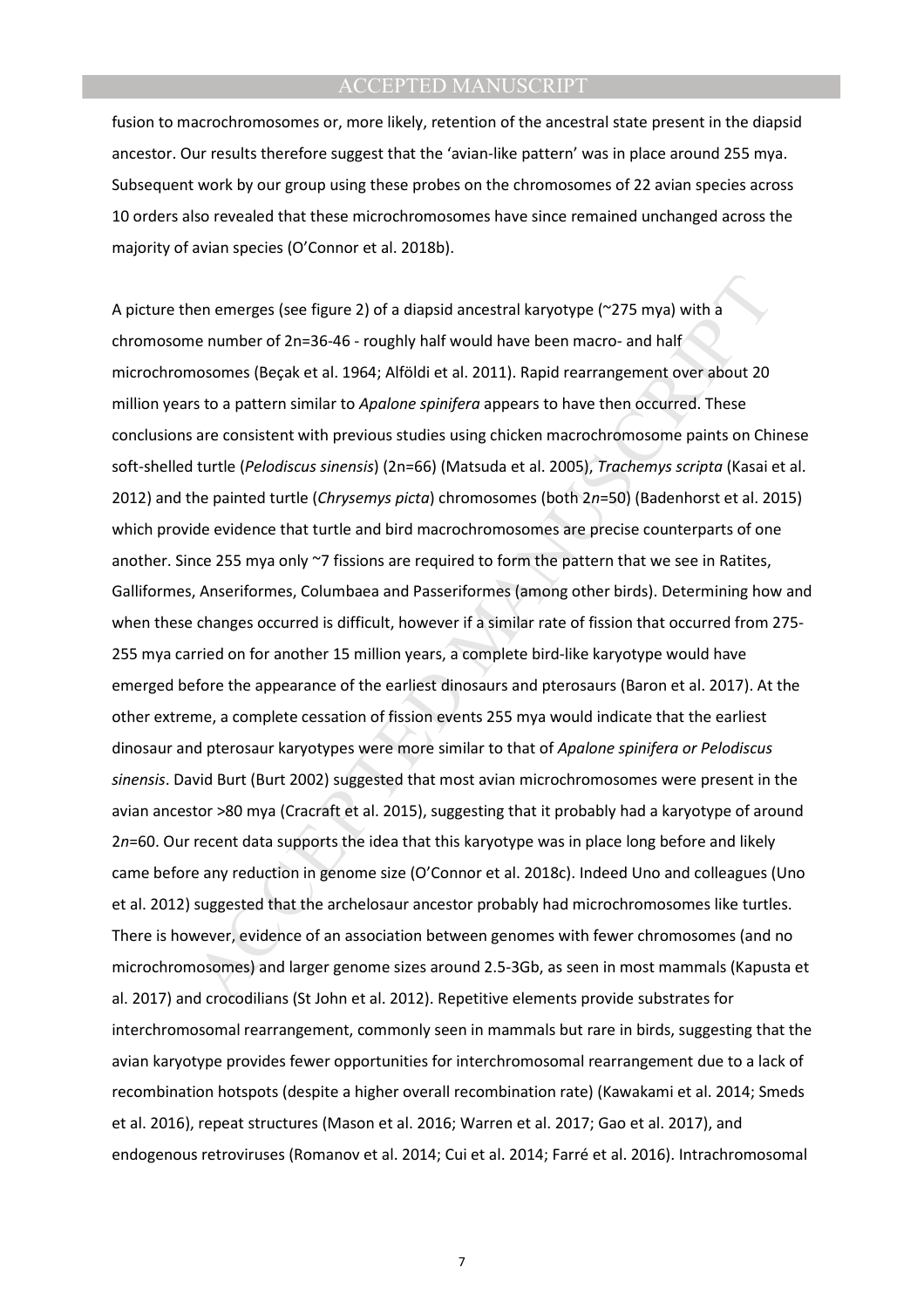rearrangements and fusions are not however impeded in this model. The evidence therefore suggests that the avian-like karyotype was in place first, followed by a reduction in genome size, followed by flight. Also, recently we established that there is purifying selection acting on at least several smaller chromosomes (Damas et al. 2018). These are depicted in figure 2.

#### **Chromosome inversion and the role of gene ontology analysis**

ne inversion and the role of gene ontology analysis<br>
"T fissions proposed in this model, the primary mechanism for chromosomal inversion (als<br>
nent in the avian ancestor affer 255 my avas likely to be via chromosomal inver Aside from ~7 fissions proposed in this model, the primary mechanism for chromosomal rearrangement in the avian ancestor after 255 mya was likely to be via chromosomal inversion (also depicted in figure 2). Using ancestral genome reconstruction tools ((Multiple Genome Rearrangment and Analysis MGRA - (Avdeyev et al. 2016)), we generated 19 contiguous ancestral regions (CARs). These CARs likely represented the chromosomes of the diapsid ancestor and when compared to the genomes of living birds, resulted in the identification of rearrangements between the diapsid ancestor and chicken genomes. Through this approach we were able to identify 49 chromosome inversions (although it is likely to be an underestimate due to the variation in sequence coverage, particularly on the smallest bird microchromosomes). Rates of change are difficult to establish but there is some evidence of intrachromosomal change speeding up in modern birds, even in the chicken, which is thought to be very similar chromosomally to the avian common ancestor (Romanov et al. 2014). A higher degree of intrachromosomal change has been reported in some avian groups, with several studies suggesting that higher rates occur within the songbirds (Skinner and Griffin 2011; Zhang et al. 2014b; Farré et al. 2016), the most speciose group. Bursts of speciation may therefore have also been accompanied by increased rates of chromosome inversion in other dinosaur groups.

In our most recent study of dinosaur karyotypes (O'Connor et al. 2018c), we identified nearly 400 HSBs (homologous synteny blocks) – chromosome regions that tend to stay together during evolution, delineated by EBRs (evolutionary breakpoint regions). Previous genomic studies in other species have found that EBRs are often located within gene-dense loci, with genes related to lineage-specific biology, transposable elements and other repetitive sequences (Nadeau and Taylor 1984; Pevzner and Tesler 2003; Hillier et al. 2004; Rao et al. 2012). Sequences that stay together during evolution (HSBs) however have a higher degree of developmental genes and regulatory elements (Larkin et al. 2009; Warren et al. 2017). Random breakage during karyotype evolution is of course a possibility (Nadeau and Taylor 1984) however, there is mounting evidence that the larger HSBs and selected EBRs are maintained non-randomly (Larkin et al. 2003; Pevzner and Tesler 2003; Farré et al. 2016). Regions more prone to breakage (such as recombination hotspots or open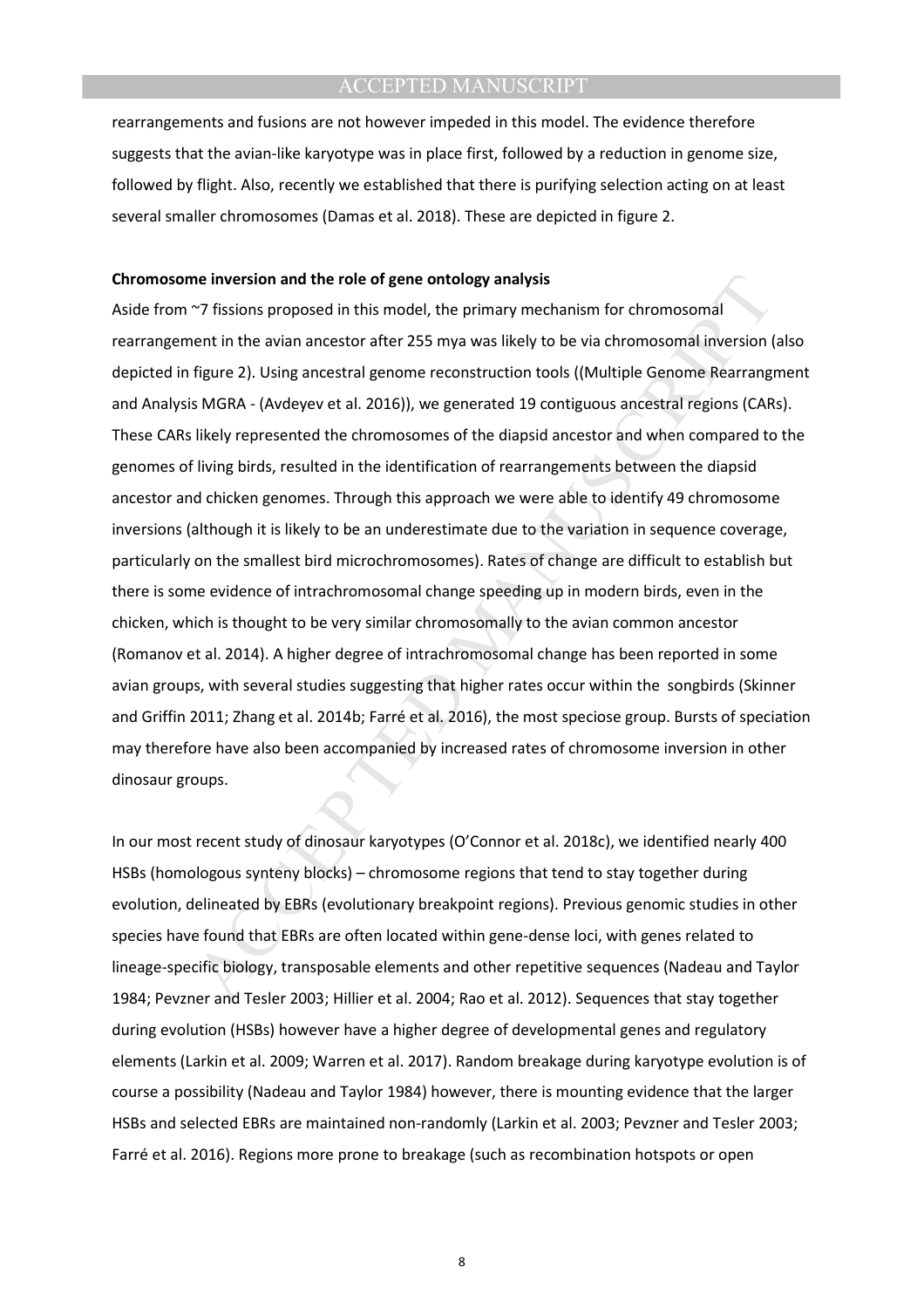chromatin areas), and chromosome breaks that do not disturb key genes or provide a selective advantage, are more likely to be fixed in populations (Farré et al. 2016). In other words, chromosome rearrangement may serve a functional purpose.

enrichments relevant to amino acid transmembrane transport and signalling as well as<br>urotransmitter transport, nucleoside metabolism, cell morphogenesis and cytoskeletor<br>or gan development. Previous studies have suggested Analysis of HSBs in the 2018 study (O'Connor et al. 2018c) using GO (gene ontology) tools, revealed significant enrichments relevant to amino acid transmembrane transport and signalling as well as synapse/neurotransmitter transport, nucleoside metabolism, cell morphogenesis and cytoskeleton, and sensory organ development. Previous studies have suggested that HSBs are enriched for GO terms related to phenotypic features that remain constant (Larkin et al. 2009). These results are therefore consistent with this hypothesis. The EBRs however, are often considered to be where the most change in genome evolution resides (Sankoff 2009). Our previous work found GO terms in avian EBRs that were associated with specific adaptive features, e.g. enrichment for forebrain development in the budgerigar EBRs (consistent with vocal-learning) (Farré et al. 2016). In our most recent study however, we identified significant enrichments in genes and single GO terms relevant to chromatin modification and chromosome organization as well as proteasome/signalosome structure (O'Connor et al. 2018c).

#### **How does the karyotype impact on the phenotype of dinosaurs?**

This apparent lack of karyotypic rearrangement over a period of 255 million years suggests that this pattern of genome organisation may contribute to the evolutionary success of this animal group. The large number of chromosomes, and the presence of microchromosomes with high recombination rates, may in fact lead to greater variation through increased genetic recombination and increased random chromosome segregation. Although the presence of multiple chromosomes is not the only means by which variation can be generated, it may indeed explain the apparent paradox of a group with incredible phenotypic diversity but very little interchromosomal change.

Our results suggest therefore that if we had the opportunity to make chromosome preparations from tissue of some of our favourite theropod dinosaurs (*Tyrannosaurus rex* and *Velociraptor* are both members of the group) then karyotype and zoo-FISH results would differ very little from that of a modern chicken, pigeon, duck or ostrich. While it is always possible that some groups underwent significant interchromosomal change, (kingfishers (Christidis 1990) (many fissions), parrots (Nanda et al. 2007; O'Connor et al. 2018a) and falcons (Damas et al. 2017; Joseph et al. 2018) (many fusions) are modern examples of this.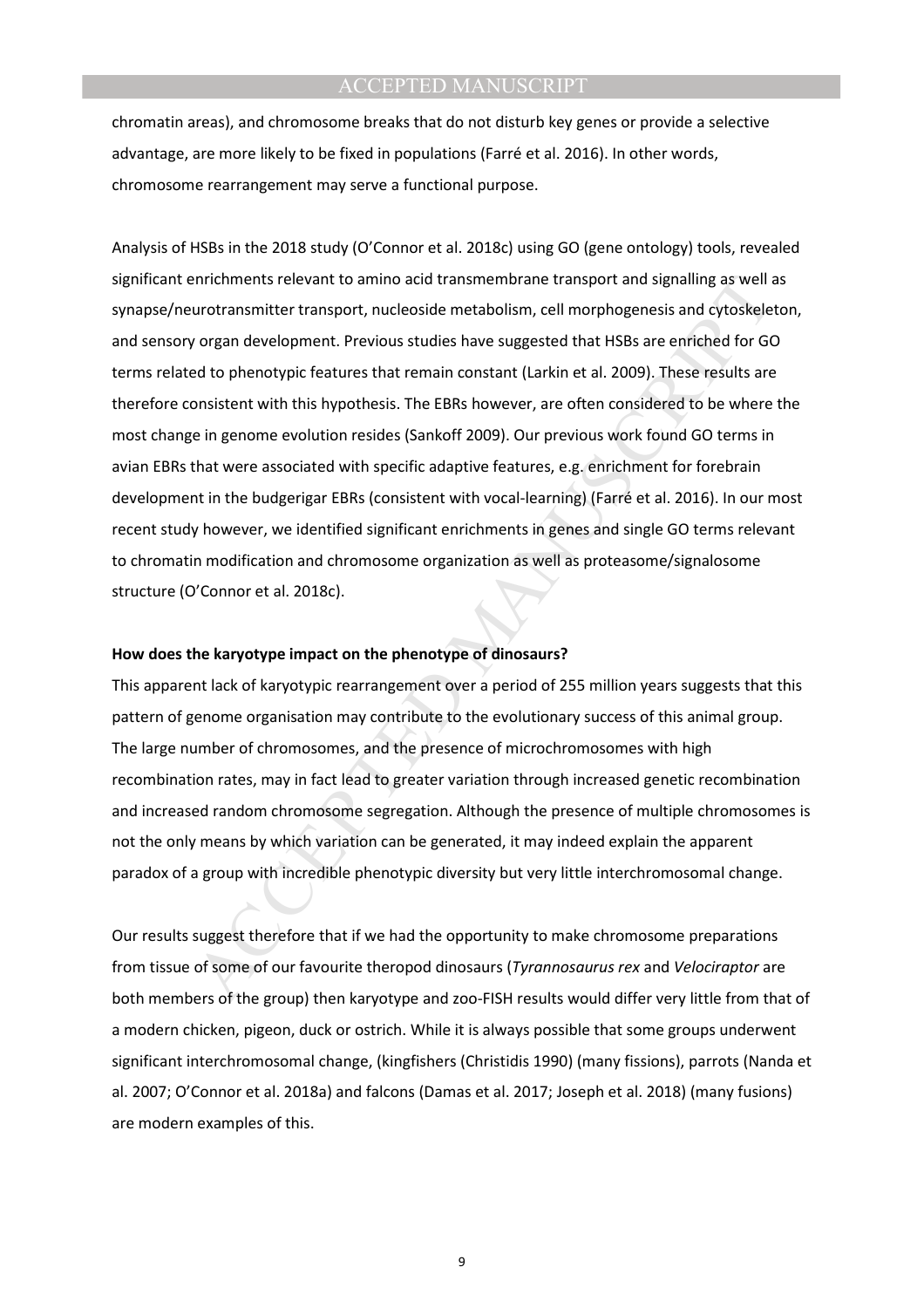The discovery that the avian karyotype likely dates back further than previously thought complements paleontological research that demonstrates that features such as feathers and pneumatised skeletons arose first among more ancient dinosaur or archosaurian ancestors (Zhou 2004; Baron et al. 2017). Dinosaurs were the dominant group of animals for around two hundred million years, with significant radiations occurring in response to two mass extinction events and, despite being almost wiped out by a third (the K-Pg meteor impact), their resilience as a highly diverse and speciose clade (extant birds) (Barrowclough et al. 2016) is evident.

#### **Conclusions**

ignalmost wiped out by a third (the K-Pg meteor impact), their resilience as a highly<br>speciose clade (extant birds) (Barrowclough et al. 2016) is evident.<br>Somewhere the extant of the analysis of birdents.<br>The analysis gehr Investigating chromosomal changes that occurred during evolution has parallels with the analysis of clinical patient samples. Aneuploidy is rare, but, in our evolutionary studies, chromosome inversions, translocation, fissions, fusions, insertions and deletions all appear. The analysis of bioinformatic data generated through this research and the recreation of chromosomal diagrams is common to both. One rewarding aspects of the work however was exploring the phenotypic associations with the data. In recreating dinosaur karyotypes we were not just making inferred descriptions. Rather, we were tracing the gross genome organization and evolution of ancient chromosomes and making credible conclusions about how this might impact on phenotypic diversity, physiology, and evolutionary adaptation (Berv and Field 2018). The press interest in the study was also phenomenal however the question "are you going to recreate Jurassic Park?" was the one that seemed to be the most asked. We want go there (but if you want to read our thoughts on this then please see https://theconversation.com/jurassic-world-can-we-really-resurrect-a-dinosaur-97383 ). A cameo in the next Jurassic World film however? Well, Mr Spielberg - if you're listening ....

Figure 1. Hybridization of red and green fluorescent probes derived from chicken microchromosome 27 to the metaphases of *Apalone spinifera* (spiny soft-shelled turtle). The results show homology with a single microchromosome in the turtle species.

Figure 2. Karyotype evolution from the diapsid ancestor, via the theropod dinosaur lineage, to modern birds. The basic "avian" pattern was present about the time the dinosaurs emerged 240 mya. Thereafter, mostly chromosome inversions were the mechanisms of change.

This research was funded by the Biotechnology and Biological Sciences Research Council [BB/K008226/1 and BB/J010170/1 to D.M.L, and BB/K008161/1 to D.K.G].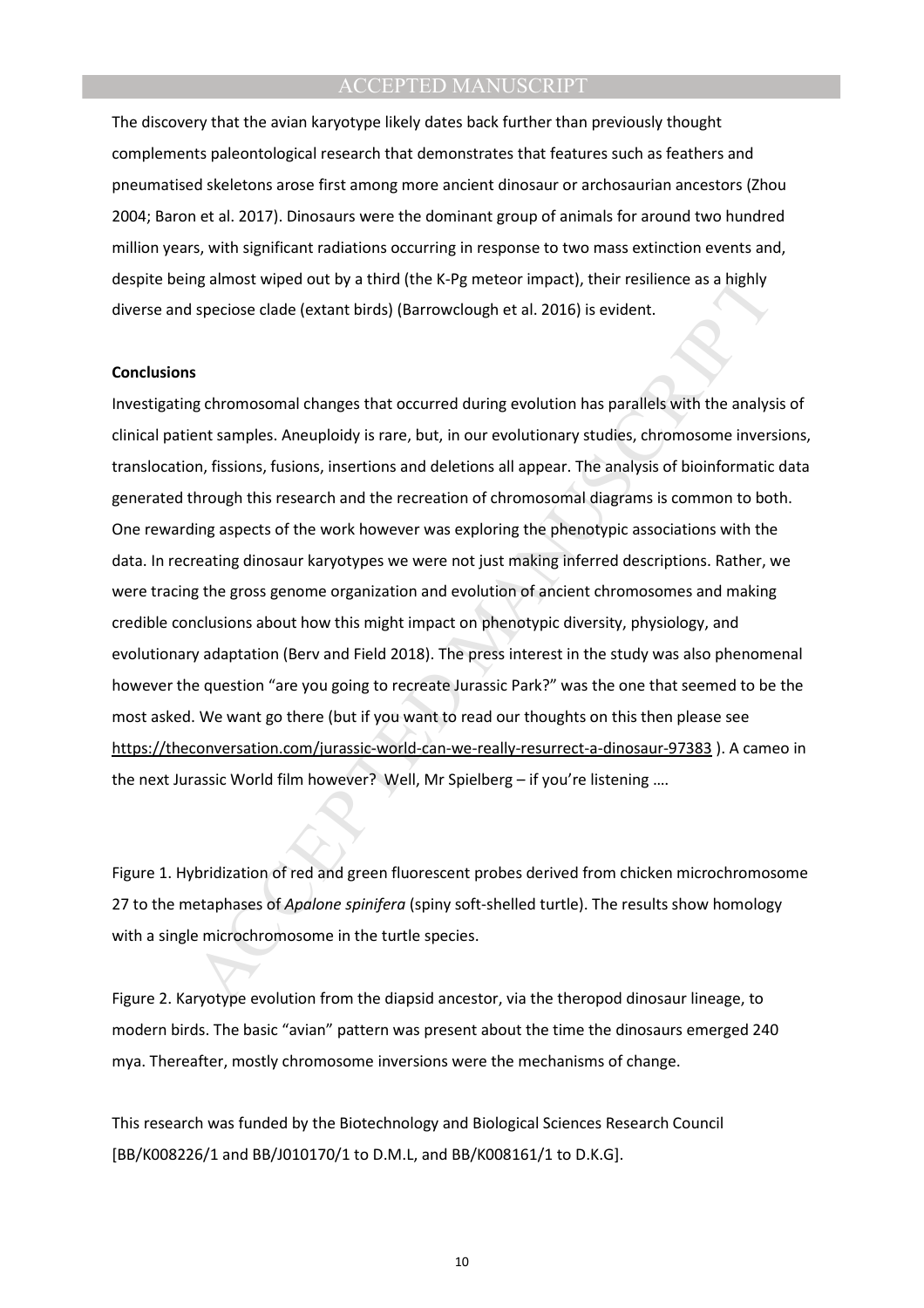#### **References:**

- Alföldi J, Di Palma F, Grabherr M, et al (2011) The genome of the green anole lizard and a comparative analysis with birds and mammals. Nature 477:587–91. doi: 10.1038/nature10390
- Avdeyev P, Jiang S, Aganezov S, et al (2016) Reconstruction of Ancestral Genomes in Presence of Gene Gain and Loss. J Comput Biol. doi: 10.1089/cmb.2015.0160
- Badenhorst D, Hillier LW, Literman R, et al (2015) Physical Mapping and Refinement of the Painted Turtle Genome (Chrysemys picta) Inform Amniote Genome Evolution and Challenge Turtle-Bird Chromosomal Conservation. Genome Biol Evol 7:2038–50. doi: 10.1093/gbe/evv119
- Baron MG, Norman DB, Barrett PM (2017) A new hypothesis of dinosaur relationships and early dinosaur evolution. Nature 543:501–506. doi: 10.1038/nature21700
- Barrowclough GF, Cracraft J, Klicka J, Zink RM (2016) How Many Kinds of Birds Are There and Why Does It Matter? PLoS One 11:e0166307. doi: 10.1371/journal.pone.0166307
- Beçak W, Beçak ML, Nazareth HRS, Ohno S (1964) Close karyological kinship between the reptilian suborder serpentes and the class aves. Chromosoma 15:606–617. doi: 10.1007/BF00319994
- Benton MJ, Donoghue PCJ, Asher RJ, et al (2015) Constraints on the timescale of animal evolutionary history. Palaeontol Electron 18:1–106
- Benton MJ, Forth J, Langer MC (2014) Models for the rise of the dinosaurs. Curr Biol 24:R87-95. doi: 10.1016/j.cub.2013.11.063
- Berv JS, Field DJ (2018) Genomic Signature of an Avian Lilliput Effect across the K-Pg Extinction. Syst Biol 67:1–13. doi: 10.1093/sysbio/syx064
- Burt DW (2002) Origin and evolution of avian microchromosomes. Cytogenet Genome Res 96:97– 112. doi: 10.1159/000063018

Christidis L (1990) Animal cytogenetics 4: Chordata 3 B: Aves. Gebrüder Borntraeger, Berlin, Ger

- Gain and Loss. J Comput Biol. doi: 10.1089/cmb.2015.0160<br>
D, Hillier LW, Literman R, et al (2015) Physical Mapping and Refinement of the Painted<br>
Genome (Chrysenys picta) Inform Amniote Genome Evolution and Challenge Turtl Cracraft J, Houde P, Ho SYW, et al (2015) Response to Comment on " Whole-genome analyses resolve early branches in the tree of life of modern birds". Science 349:1460. doi: 10.1126/science.aab1578
- Cui J, Zhao W, Huang Z, et al (2014) Low frequency of paleoviral infiltration across the avian phylogeny. Genome Biol 15:539. doi: 10.1186/s13059-014-0539-3
- Damas J, Kim J, Farré M, et al (2018) Reconstruction of avian ancestral karyotypes reveals differences in the evolutionary history of macro- and microchromosomes. Genome Biol 19:155. doi: 10.1186/s13059-018-1544-8
- Damas J, O'Connor R, Farré M, et al (2017) Upgrading short-read animal genome assemblies to chromosome level using comparative genomics and a universal probe set. Genome Res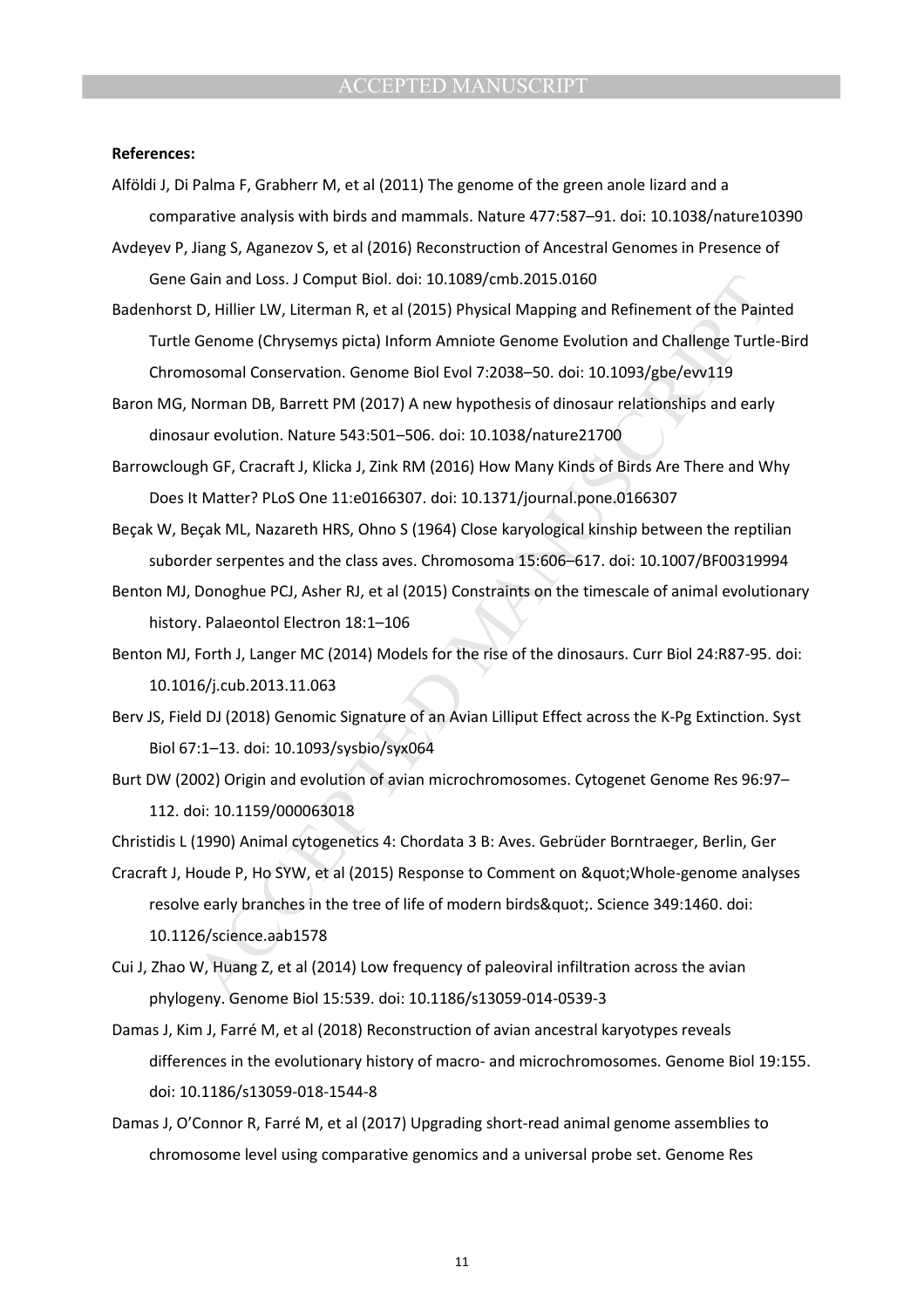27:875–884. doi: 10.1101/gr.213660.116

- Farré M, Narayan J, Slavov GT, et al (2016) Novel Insights into Chromosome Evolution in Birds, Archosaurs, and Reptiles. Genome Biol Evol 8:2442–2451. doi: 10.1093/gbe/evw166
- Gao B, Wang S, Wang Y, et al (2017) Low diversity, activity, and density of transposable elements in five avian genomes. Funct Integr Genomics 17:427–439. doi: 10.1007/s10142-017-0545-0

Hedges SB, Marin J, Suleski M, et al (2015) Tree of life reveals clock-like speciation and diversification. Mol Biol Evol 32:835–45. doi: 10.1093/molbev/msv037

- Hillier LW, Miller W, Birney E, et al (2004) Sequence and comparative analysis of the chicken genome provide unique perspectives on vertebrate evolution. Nature 432:695–716. doi: 10.1038/nature03154
- Jarvis ED, Mirarab S, Aberer AJ, et al (2014) Whole-genome analyses resolve early branches in the tree of life of modern birds. Science 346:1320–31. doi: 10.1126/science.1253451
- Joseph S, O'Connor RE, Al Mutery AF, et al (2018) Chromosome Level Genome Assembly and Comparative Genomics between Three Falcon Species Reveals an Unusual Pattern of Genome Organisation. Diversity 10:113. doi: 10.3390/d10040113
- Kapusta A, Suh A, Feschotte C (2017) Dynamics of genome size evolution in birds and mammals. Proc Natl Acad Sci U S A 114:E1460–E1469. doi: 10.1073/pnas.1616702114
- Marin J, Suleski M, et al (2015) Tree of life reveals clock-like speciation and<br>ification. Mol Biol Evol 32:835–45. doi: 10.1093/molbev/msv037<br>Willer W, Birney E, et al (2004) Sequence and comparative analysis of the chick Kasai F, O'Brien PCM, Martin S, Ferguson-Smith MA (2012) Extensive homology of chicken macrochromosomes in the karyotypes of Trachemys scripta elegans and Crocodylus niloticus revealed by chromosome painting despite long divergence times. Cytogenet Genome Res 136:303–7. doi: 10.1159/000338111
- Kawakami T, Smeds L, Backström N, et al (2014) A high-density linkage map enables a secondgeneration collared flycatcher genome assembly and reveals the patterns of avian recombination rate variation and chromosomal evolution. Mol Ecol 23:4035–4058. doi: 10.1111/mec.12810
- Larkin DM, Pape G, Donthu R, et al (2009) Breakpoint regions and homologous synteny blocks in chromosomes have different evolutionary histories. Genome Res 19:770–777. doi: 10.1101/gr.086546.108
- Larkin DM, Wind AE der, Rebeiz M, et al (2003) A Cattle–Human Comparative Map Built with Cattle BAC-Ends and Human Genome Sequence. Genome Res 13:1966–1972. doi: 10.1101/GR.1560203
- Mason AS, Fulton JE, Hocking PM, Burt DW (2016) A new look at the LTR retrotransposon content of the chicken genome. BMC Genomics 17:688. doi: 10.1186/s12864-016-3043-1
- Matsuda Y, Nishida-Umehara C, Tarui H, et al (2005) Highly conserved linkage homology between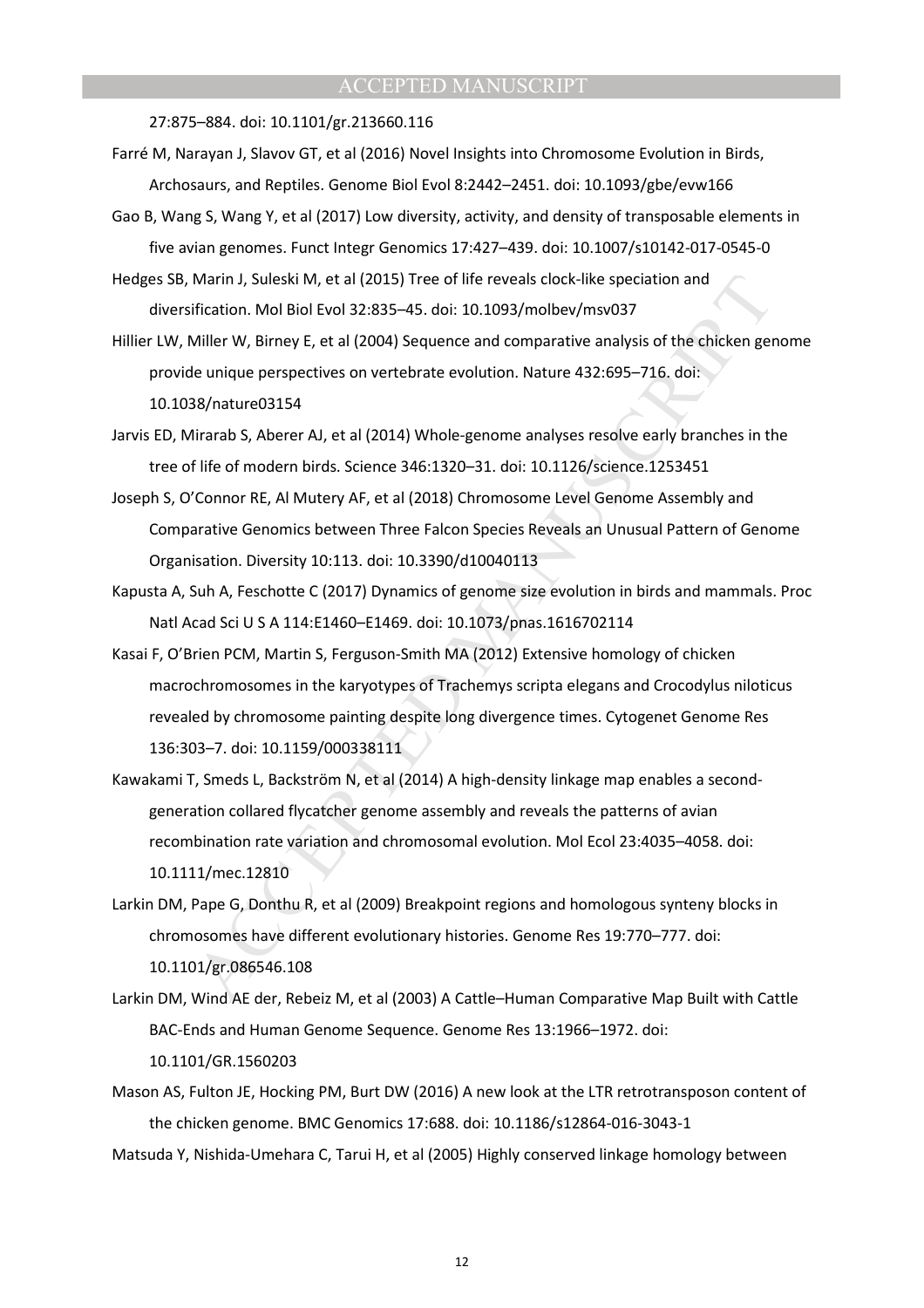birds and turtles: bird and turtle chromosomes are precise counterparts of each other. Chromosom Res 13:601–615

- Nadeau JH, Taylor BA (1984) Lengths of chromosomal segments conserved since divergence of man and mouse. Proc Natl Acad Sci 81:814–818. doi: 10.1073/pnas.81.3.814
- Nanda I, Karl E, Griffin DK, et al (2007) Chromosome repatterning in three representative parrots (Psittaciformes) inferred from comparative chromosome painting. Cytogenet Genome Res 117:43–53. doi: 10.1159/000103164
- O'Connor RE, Farré M, Joseph S, et al (2018a) Chromosome-level assembly reveals extensive rearrangement in saker falcon and budgerigar, but not ostrich, genomes. Genome Biol. doi: 10.1186/s13059-018-1550-x
- O'Connor RE, Kiazim L, Skinner B, et al (2018b) Patterns of microchromosome organization remain highly conserved throughout avian evolution. Chromosoma. doi: 10.1007/s00412-018-0685-6
- O'Connor RE, Romanov MN, Kiazim LG, et al (2018c) Reconstruction of the diapsid ancestral genome permits chromosome evolution tracing in avian and non-avian dinosaurs. Nat Commun 9:1883. doi: 10.1038/s41467-018-04267-9
- Pevzner P, Tesler G (2003) Human and mouse genomic sequences reveal extensive breakpoint reuse in mammalian evolution. Proc Natl Acad Sci U S A 100:7672–7. doi: 10.1073/pnas.1330369100
- Prum RO, Berv JS, Dornburg A, et al (2015) A comprehensive phylogeny of birds (Aves) using targeted next-generation DNA sequencing. Nature 526:569–573. doi: 10.1038/nature15697
- Rao M, Morisson M, Faraut T, et al (2012) A duck RH panel and its potential for assisting NGS genome assembly. BMC Genomics 13:513. doi: 10.1186/1471-2164-13-513
- ciformes) inferred from comparative chromosome painting. Cytogenet Genome Res<br>
5-53. doi: 10.1159/000103164<br>
E, Farré M, Joseph S, et al (2018a) Chromosome-level assembly reveals extensive<br>
ngement in saker falce and budge Romanov MN, Farré M, Lithgow PE, et al (2014) Reconstruction of gross avian genome structure, organization and evolution suggests that the chicken lineage most closely resembles the dinosaur avian ancestor. BMC Genomics 15:1060. doi: 10.1186/1471-2164-15-1060

Sankoff D (2009) The where and wherefore of evolutionary breakpoints. J Biol 8:66. doi: 10.1186/jbiol162

Schulte P, Alegret L, Arenillas I, et al (2010) The Chicxulub asteroid impact and mass extinction at the Cretaceous-Paleogene boundary. Science 327:1214–8. doi: 10.1126/science.1177265

Shedlock AM, Edwards SV (2009) Amniotes. In: The Timetree of Life. OUP Oxford, p 375–379.

Skinner BM, Griffin DK (2011) Intrachromosomal rearrangements in avian genome evolution:

evidence for regions prone to breakpoints. Heredity (Edinb) 108:37–41. doi: 10.1038/hdy.2011.99

Smeds L, Mugal CF, Qvarnström A, Ellegren H (2016) High-Resolution Mapping of Crossover and Non-crossover Recombination Events by Whole-Genome Re-sequencing of an Avian Pedigree.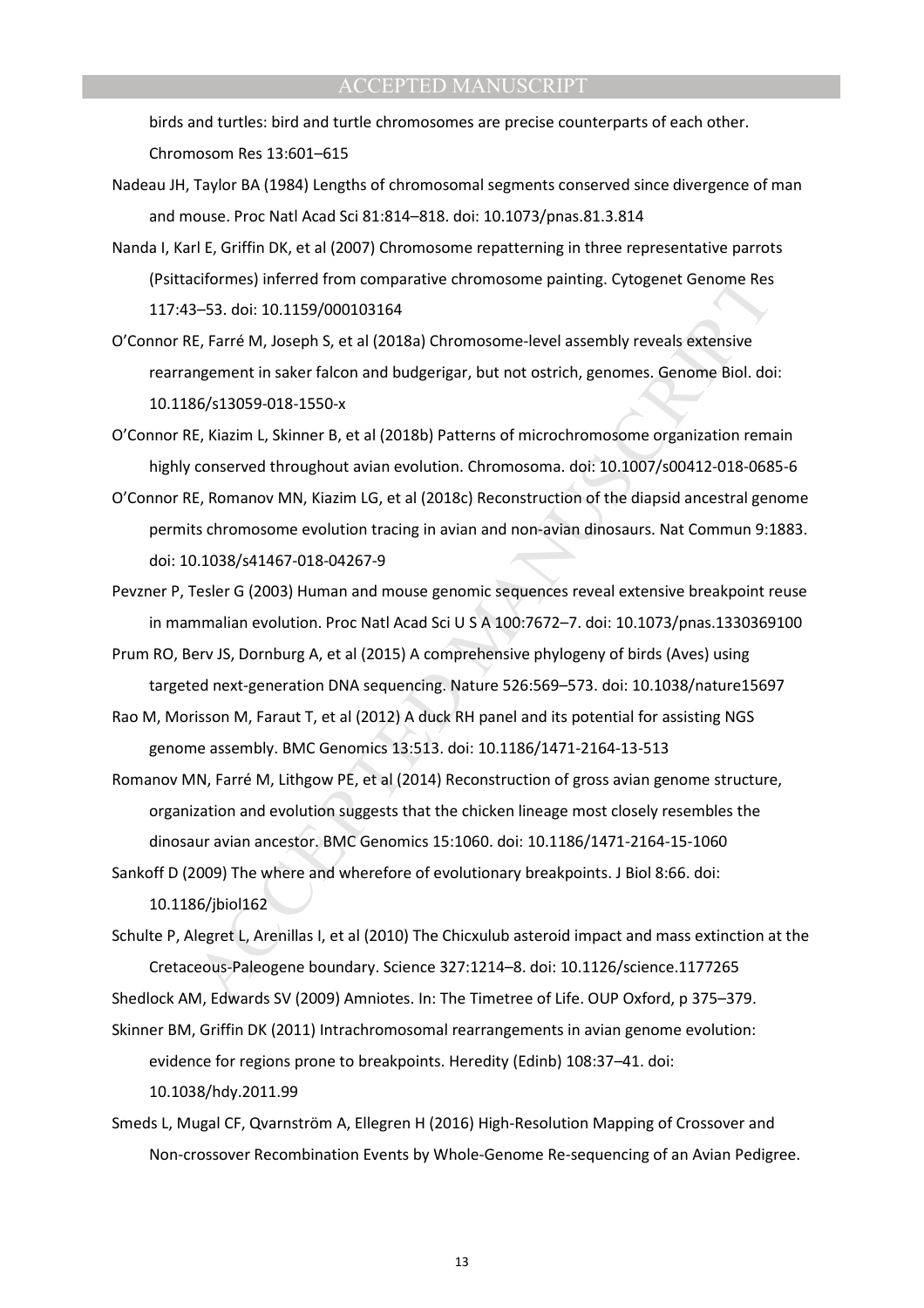PLOS Genet 12:e1006044. doi: 10.1371/journal.pgen.1006044

- St John JA, Braun EL, Isberg SR, et al (2012) Sequencing three crocodilian genomes to illuminate the evolution of archosaurs and amniotes. Genome Biol 13:415. doi: 10.1186/gb-2012-13-1-415
- Uno Y, Nishida C, Tarui H, et al (2012) Inference of the protokaryotypes of amniotes and tetrapods and the evolutionary processes of microchromosomes from comparative gene mapping. PLoS One 7:e53027. doi: 10.1371/journal.pone.0053027
- Warren WC, Hillier LW, Tomlinson C, et al (2017) A New Chicken Genome Assembly Provides Insight into Avian Genome Structure. G3 (Bethesda) 7:109–117. doi: 10.1534/g3.116.035923

Weishampel DO (2004) The Dinosauria: Second Edition. University of California Press

Witmer LM (2002) The Debate on Avian Ancestry. Mesozoic Birds

- es3027. doi: 10.1371/journal.pone.0053027<br>
(Hillier LW, Tomlinson C, et al (2017) A New Chicken Genome Assembly Provides Insight<br>
via Genome Extructure. G3 (Betheda) 7:109–117. doi: 10.1534/g3.116.035923<br>
(DO (2004) The Di Zhang G, Li C, Li Q, et al (2014a) Comparative genomics reveals insight into avian genome evolution and adaptation. Science (80- ) 346:1311–1321
- Zhang G, Li C, Li Q, et al (2014b) Comparative genomics reveals insights into avian genome evolution and adaptation. Science (80- ) 346:1311–1320. doi: 10.1126/science.1251385
- Zhou Z (2004) The origin and early evolution of birds: discoveries, disputes, and perspectives from fossil evidence. Naturwissenschaften 91:455–471. doi: 10.1007/s00114-004-0570-4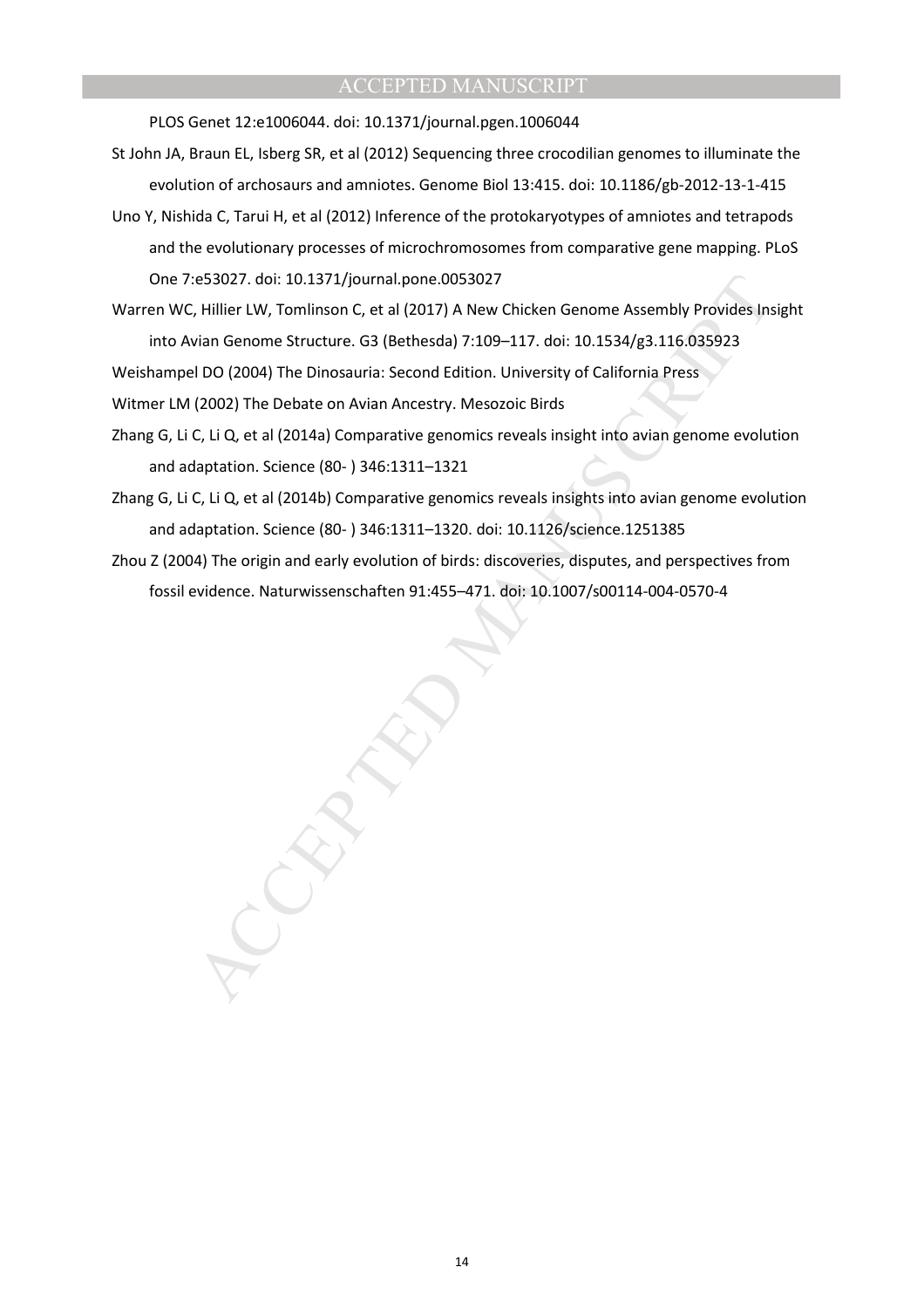